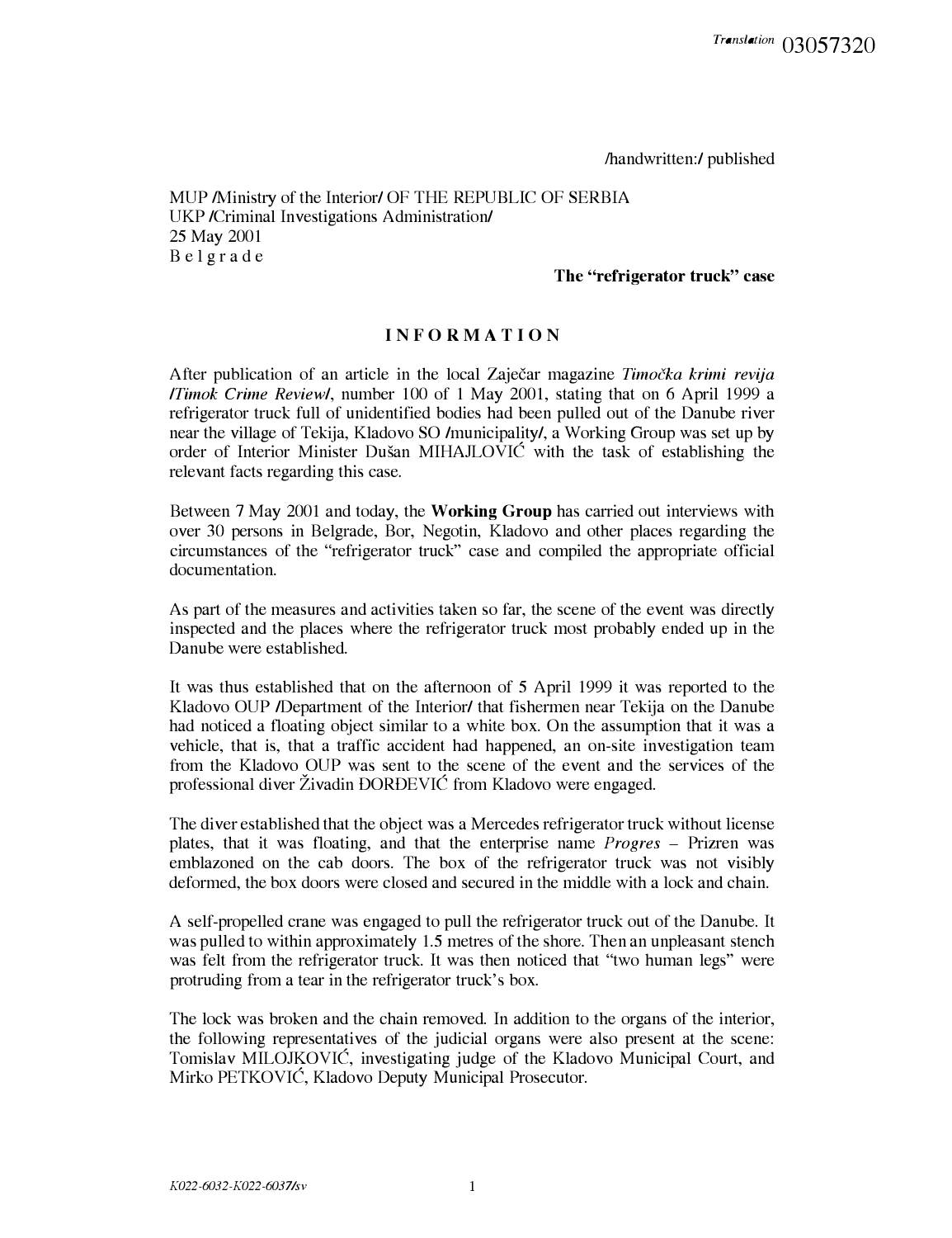After the doors were opened, a large number of human bodies were seen in the refrigerator truck box. As this case fell under the jurisdiction of the Negotin District Public Prosecutor's Office, the attending investigating judge and Deputy Municipal Prosecutor declared themselves incompetent. After that, the doors of the refrigerator truck box were closed.

The Bor SUP /Secretariat of the Interior/ was informed of the event by dispatch from the scene.

On 7 April, a large self-propelled crane was engaged to pull out the refrigerator truck. The Bor SUP was asked for instructions regarding further action. In the meantime, the extraction of the refrigerator truck was put on hold by order of the then Chief of the Bor SUP, Colonel Caslav GOLUBOVIC, so that consultations could be carried out.

That same day in the evening, a meeting which had been scheduled was held and on that occasion the Chief of the Bor SUP was informed of the details and told that an on-site investigation had been started, but then stopped.

The Chief of the Bor SUP reported by telephone to the then Chief of the Public Security Sector /RJB/, General Vlastimir DORDEVIC, who ordered him to wait until the necessary consultations had been carried out.

The Chief of the Bor SUP, Colonel Časlav GOLUBOVIĆ informed General DORDEVIC that it was impossible to perform autopsies of the bodies or to bury them in the Kladovo area. General DORDEVIC then issued an order to secure the scene of the event, impose a media blackout and pull out the refrigerator truck.

After carrying out consultations, General DORDEVIC ordered the Chief of the Bor SUP, Caslav GOLUBOVIC, to pull out the bodies and prepare them for transport, saying that the autopsies and burials would be carried out elsewhere. He also ordered that this "job" had to be done at night. Employees of the *Komunalac* enterprise from Kladovo and policemen took the bodies out of the refrigerator truck and loaded them onto a truck.

About twenty bodies were taken out on that same night. The operation was stopped at dawn due to the general exhaustion of the workers, the very difficult conditions and the inaccessible terrain.

An order was received from the MUP that the first truck with bodies should go from Tekija in the direction of Belgrade, up to the Bubanj Potok toll gate, and that the driver would receive additional instructions en route, over the mobile telephone.

The truck was driven by Ljubinko URSULJANOVIC, an official driver of the Bor SUP, escorted by a traffic police patrol.

At Bubanj Potok, the truck driver received instructions "from the MUP" over the mobile telephone to continue along the highway, by the *Zmaj* JP *l?Jugopetrol/* petrol station, in the direction of Novi Sad. On the Novi Sad road, the truck was stopped and handed over to officials who have so far remained unidentified at their request.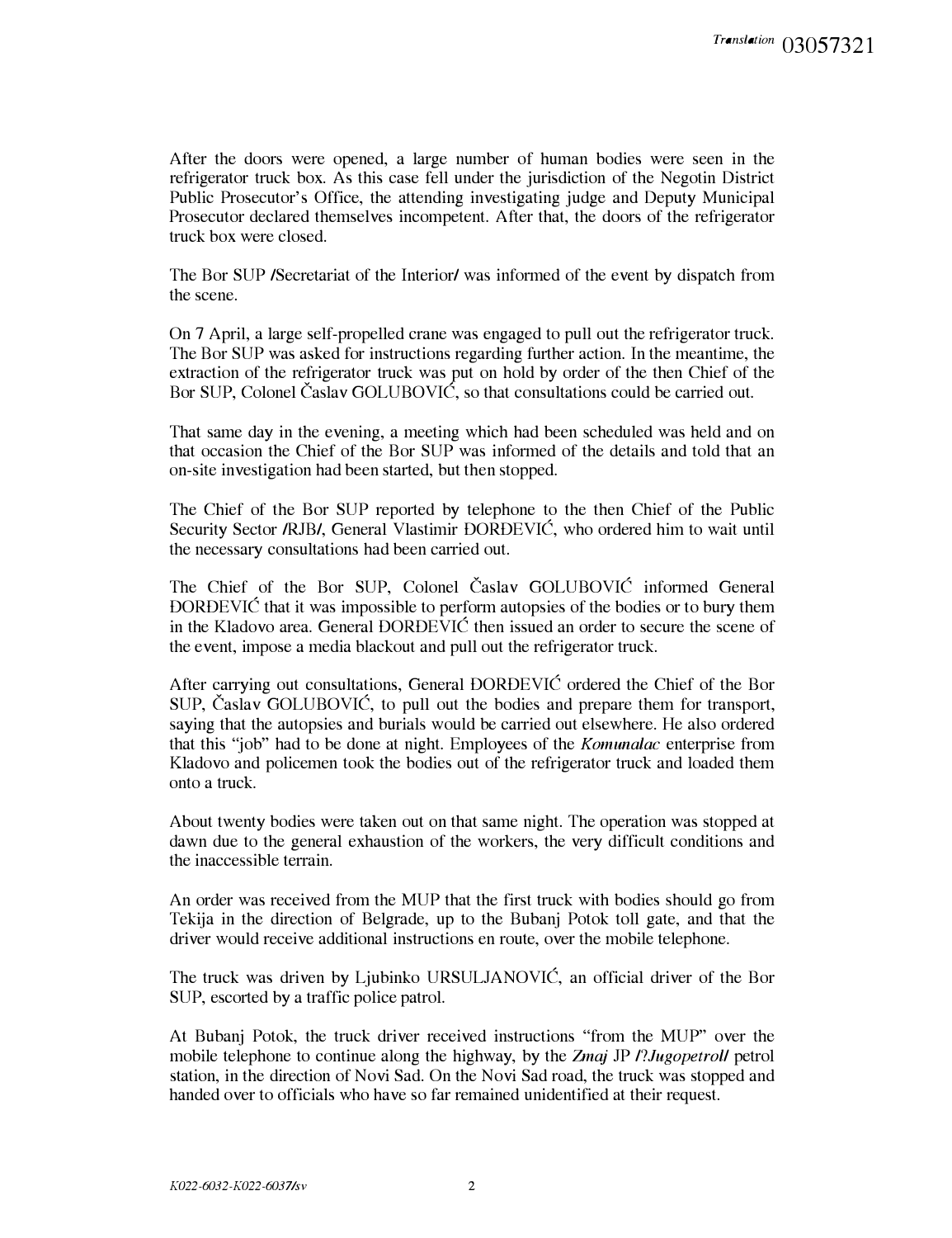On 7 April 1999, the refrigerator truck was pulled out of the Danube and placed on a vehicle transporter. During the night, the remaining bodies had been transferred to a second truck, which had been sent to the scene of the event from the MUP. After they were transferred, the bodies were taken in the truck in the direction of Belgrade, while the empty refrigerator truck was taken by tank transporter to the Petrovo Selo firing range near Kladovo, set on fire and blown up.

Based on information gathered in interviews with eyewitnesses, it is concluded that there were about 50 (fifty) bodies and it is assumed that they are from the area of Kosovo and Metohija.

The Minister of the Interior, Vlajko STOJILJKOVIC, and the Chief of the Public Security Sector, General Vlastimir DORDEVIC, declared the whole case to be a state secret and launched operation *Dubina 2 I*Depth 2*I* to deal with it. Bearing this in mind, the Negotin District Public Prosecutor, Krstimir NESTOROVIC, halted further work on clearing up the case. There is no other information on this operation, except that the workers who took out and transferred the bodies from the refrigerator truck and the diver were paid from the MUP's special expenses fund.

After the MUP Working Group carried out the appropriate checks, the Negotin District Public Prosecutor's Office submitted to the Bor SUP request number KTR 37/2001 of 9 May 2001 asking that the necessary information be gathered regarding the *Timocka krimi revija* article on the "refrigerator truck case".

The Working Group also investigated the cause of the above-described event. Operative information acquired by the Working Group indicates that in March 1999 a working meeting was held in the office of Slobodan MILOSEVIC, then President of the Federal Republic of Yugoslavia. This meeting was attended by: Vlajko STOJILJKOVIC, then Minister of the Interior, General Vlastimir DORDEVIC, then Chief of the RJB, General Radomir MARKOVIC, then Chief of the RDB /State Security Sector/, and others. On that occasion, General DORDEVIC raised the issue of clearing up the terrain in the Kosovo and Metohija area. In this regard, Slobodan MILOSEVIC ordered Vlajko STOJILJKOVIC to take measures to remove all traces which could indicate the existence of evidence /as printed/ of the crimes committed.

In order to carry out the task received at a collegium of the MUP of the Republic of Serbia, in March of the same year, the problem was discussed of clearing up the terrain in Kosovo and Metohija where there had been combat operations with the aim of removing civilian victims who could potentially become the subject of investigations by the Hague Tribunal. Minister Vlajko STOJILJKOVIC issued an order to generals Vlastimir DORDEVIC and Dragan ILIC to carry out the task received.

The Working Group has no information about similar cases in other locations. The Uzice SUP carried out checks, but was unable to confirm the Humanitarian Law Fund's report of a similar refrigerator truck in the lake of the Kokin Brod hydroelectric power plant.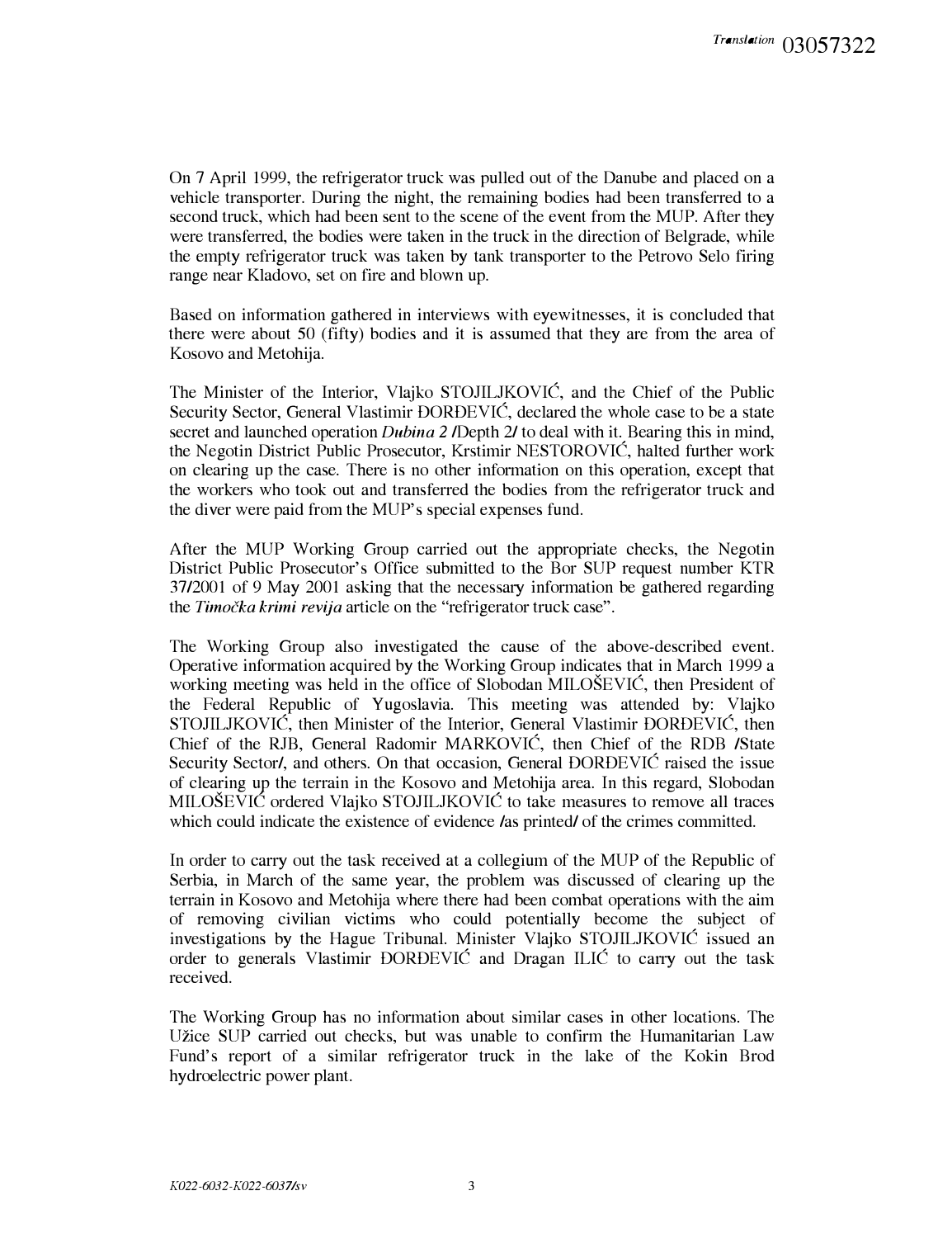In order to establish all the facts and clear up this case, as well as any possible similar ones, as well as to establish the criminal and other responsibility of individuals, the Working Group continues to take intensive measures.

The MUP of the Republic of Serbia will soon inform the public about the results.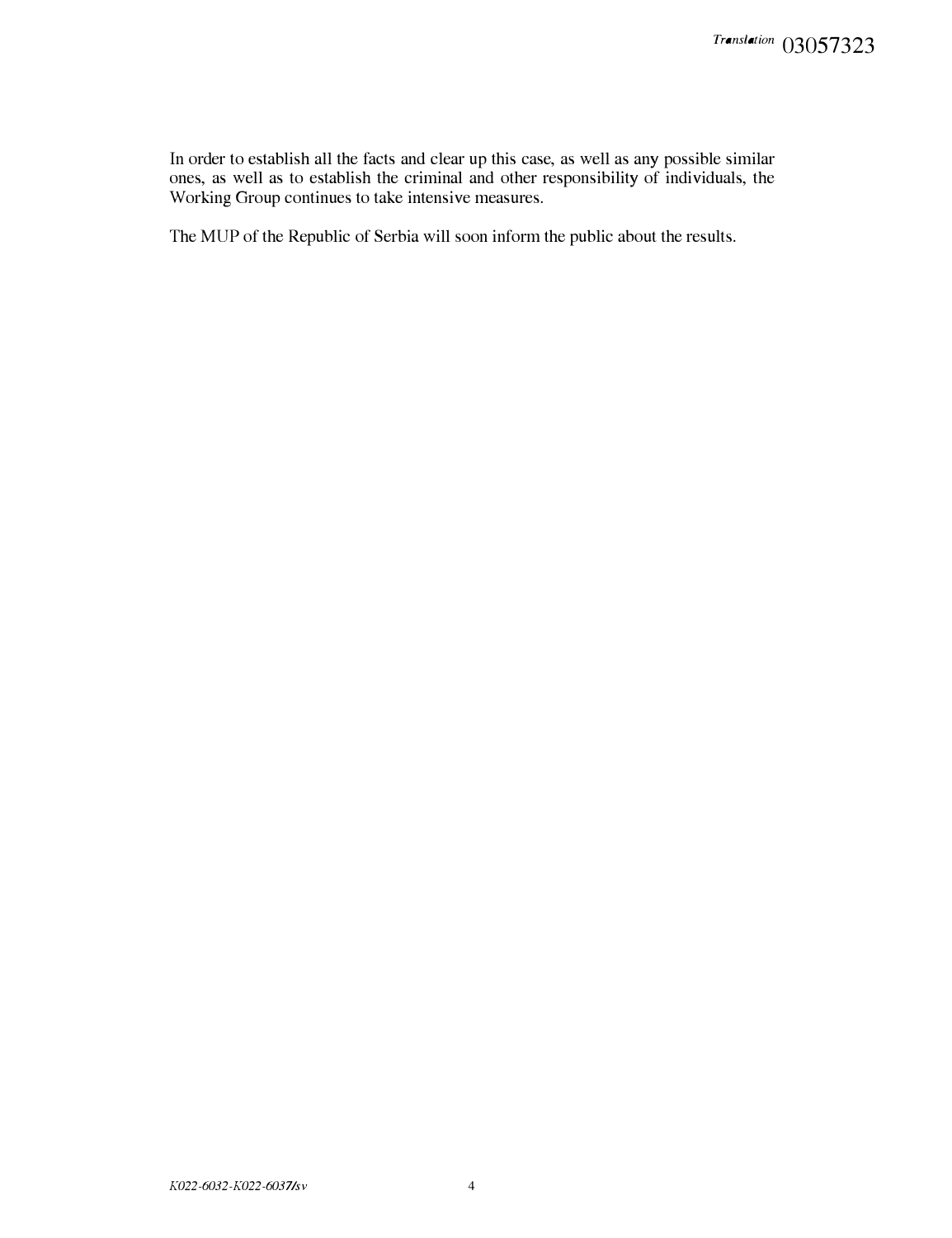MUP /MINISTRY OF THE INTERIOR/ OF THE REPUBLIC OF SERBIA UKP /Criminal Investigation Police Department/ 26 June 2001 B e l g rade

**THE REFRIGERATOR TRUCK CASE** 

## **INFORMATION II**

At the press conference held on 25 May 2001 on the premises of the MUP /Ministry of the Interior/ of the Republic of Serbia, the public was informed about the information gathered in connection with the *Refrigerator Truck* case, as well as about the facts established by the Working Group. In addition to the indisputable facts, other as yet unverified information was presented.

In the course of further work on solving the case, interviews were conducted with several officials and other persons, and information gathered during the investigation was checked.

Bosko RADOJKOVIC, the forensic technician of the Kladovo OUP /Department of the Interior/ handed over to the Working Group 10 black-and-white photographs and the film negative, which he had made at the location. The photographs showing the refrigerator truck from various angles have been published in the media. Based on the photographs, the type of the vehicle was identified, and confirmed that it was a Mercedes refrigerator truck with visible damage to the door at the rear end of the container, through which two human legs were protruding.

The door of the refrigerator truck bore the inscription *PIK PROGRES*, *eksportna klanica* /exporting slaughter house/ *Prizren,* including the telephone and fax numbers.

RADOJKOVIC firmly stated that there were 86 bodies in total, and that 83 of them were intact; however, he concluded that there were another three bodies because three human heads were found, together with parts of human bodies. Also, by being directly present on the spot while the bodies were carried out, RADOJKOVIC came to believe that nearly all the bodies had skull fractures inflicted by either blunt or sharp objects. Only on one male body, whose hands were tied with wire behind his back, he did see an entry-and-exit wound in the chest. According to RADOJKOVIC, among the bodies of adult men and women there were two children  $-$  a girl and a boy  $-$  aged between 6 and 7. Several male bodies wore UČK /Kosovo Liberation Army/ uniforms.

Meanwhile, additional checks have proven that the place from which it was possible for the refrigerator truck to get into the River Danube was located before the second tunnel on the Danube main road, from the direction of Donji Milanovac towards Kladovo.

No identification has been made so far either of the persons who pushed the refrigerator truck into the Danube, or possible eyewitnesses. Work on establishing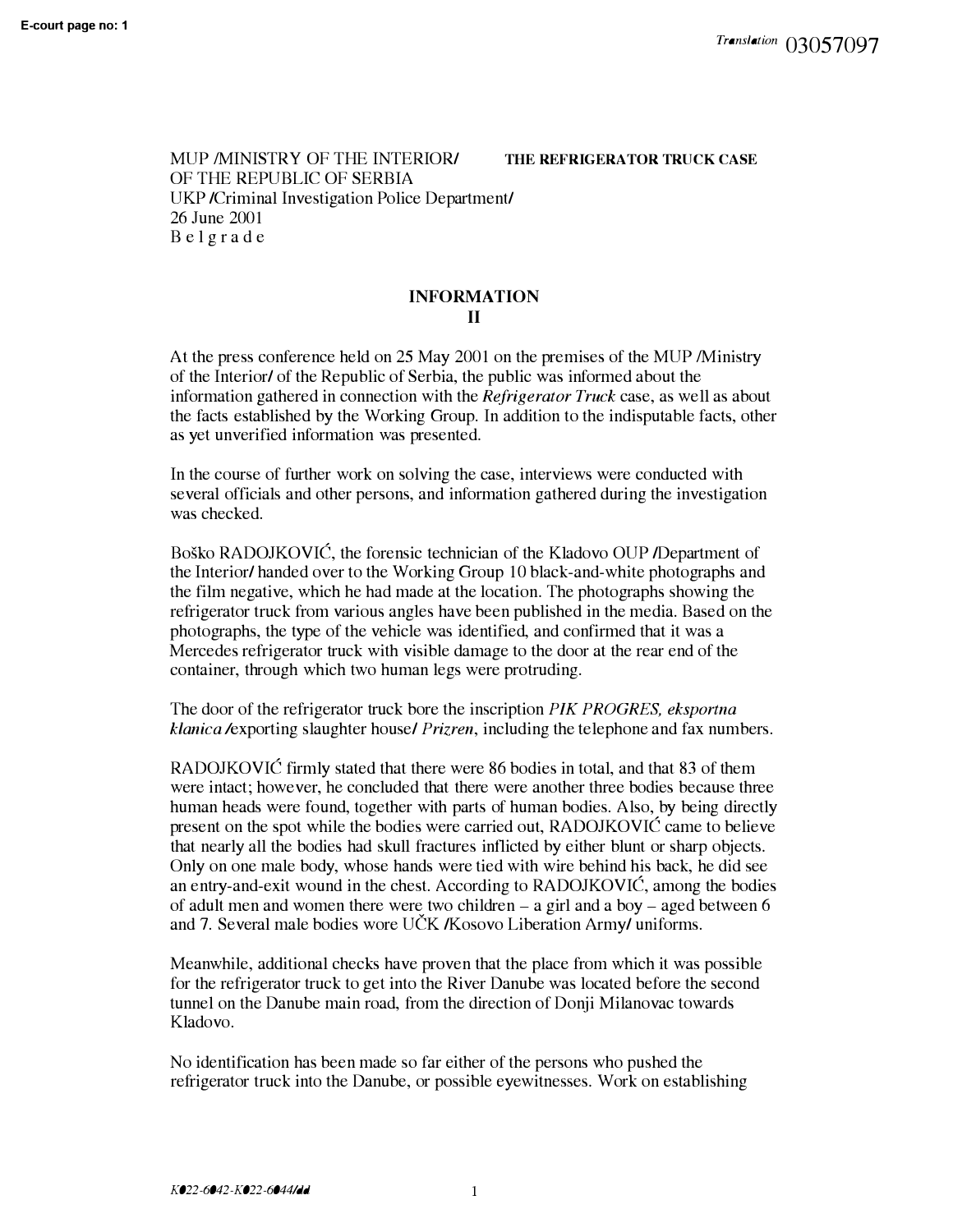their identity is in progress, and the information that they were most probably officials is being verified.

Previous information indicated that there were more than 50 bodies, but the latest says that there were 86 bodies in the refrigerator truck. The bodies were loaded into two trucks. The first one – a *FAP* dump truck - in which 30 bodes were loaded, belonged to the JP /Public Enterprise/ *Komunalac.* It was driven to Belgrade, more precisely to the training centre compound of the MUP's SAJ /Special Anti-Terrorist Units/ in Batajnica.

Measures are being undertaken to identify the officials who took over this truck on the Novi Sad - Belgrade road, and drove it to the said MUP sports centre.

The second truck was driven from Belgrade to the scene near Tekija by the MUP driver Bozidar PROTIC, accompanied by Major Dusko PERIC from the MUP Police Administration. On the order of his superior NENADIC, chief of the Section for Vehicle Use and Maintenance within the MUP Administration for Joint Affairs, the driver used a truck which was the private property of a person from Belgrade.

The remaining 56 bodies from the refrigerator truck were loaded into this truck on the spot. The above-named officials drove the truck with the bodies to the same location as the previous one (the SAJ centre in Batajnica).

It has been established that the bodies from both trucks were buried in two graves dug with an excavator.

When the location of one of the graves was discovered, a forensic investigation was carried out, and the location identified where the bodies were buried. One grave was situated in close proximity of the MUP centre. A partial excavation confirmed that there were human bodies in the grave, and appropriate documents were drawn up about it.

On 31 May 2001, we informed Mr. Rade TERZIC, the Belgrade District Public Prosecutor, of the above stated facts.

Consequently, Goran CA VLINA, the investigating judge of the Belgrade District Court, ordered the exhumation and autopsy of the bodies. For this purpose, the Belgrade-based Forensic Institute was engaged, and the MUP of the Republic of Serbia was ordered to secure the scene.

On 1 June 2001, the scene was visited by the investigating judge of the Belgrade District Court, the District Public Prosecutor, representatives of the Forensic Institute, members of the Working Group, and staff members of the MUP Forensic Centre.

On 4 June 2001, the investigating judge of the Belgrade District Court ordered temporary suspension of the preparatory works for exhumation, and the MUP of the Republic of Serbia ordered the securing of the scene to continue around the clock. Explaining his order, he said that, apart from the fact that the investigating judge and